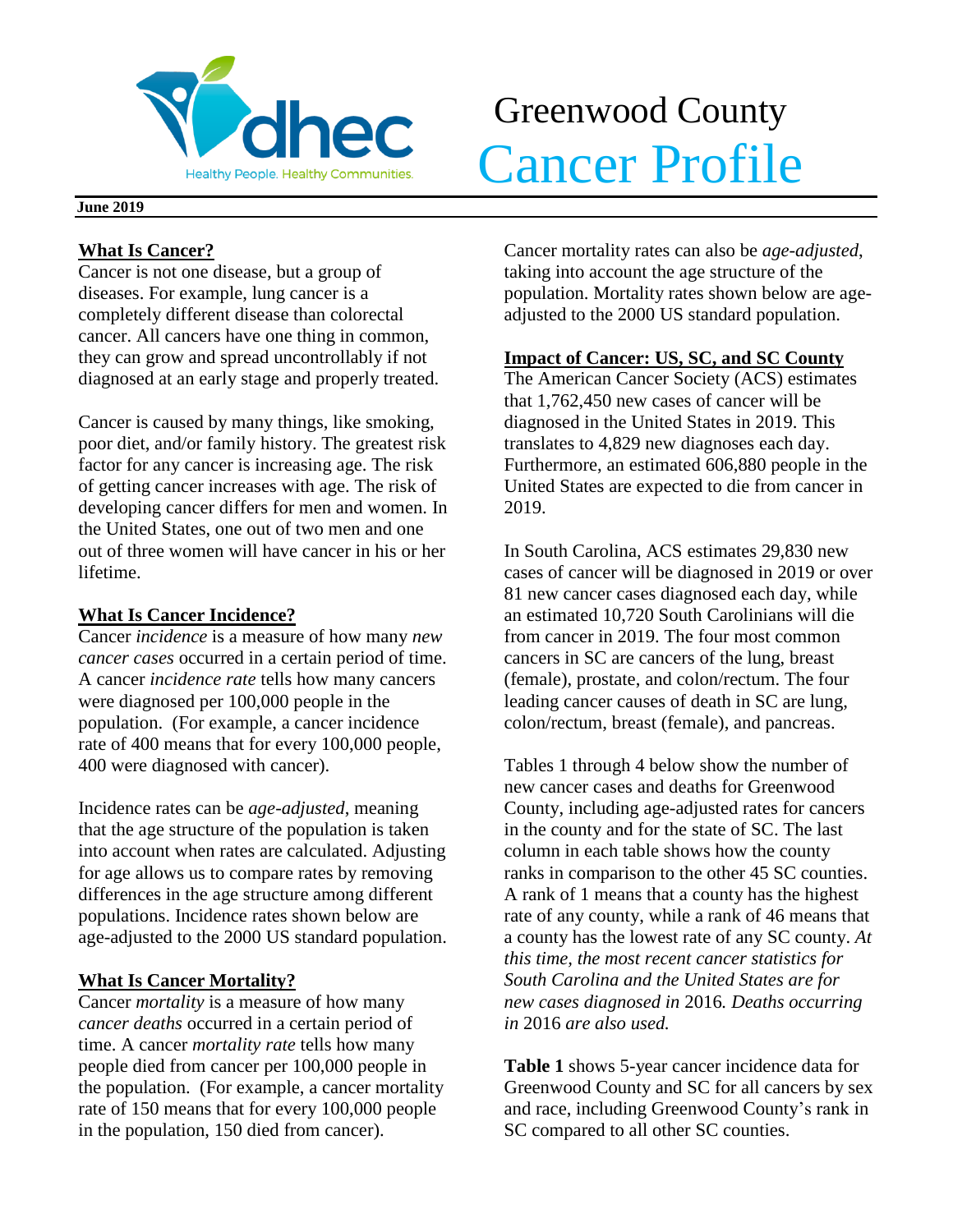| Table 1. Cancer Incidence by Sex and Race, |
|--------------------------------------------|
| 2012-2016, Greenwood County and South      |
| Carolina*                                  |

|        | SС     | Greenwood County |           |           |
|--------|--------|------------------|-----------|-----------|
|        | 5-year | 5-year           | new       | <b>SC</b> |
|        | rate   | rate             | $cases^*$ | rank      |
| all    | 457    | 441              | 382       | 33        |
| male   | 515    | 517              | 200       | 25        |
| female | 416    | 385              | 182       | 41        |
| white  | 459    | 446              | 283       | 33        |
| black  | 452    | 438              | 96        | 30        |

\***Counts are annual averages based on 5 years of data.** 5-year rates are per 100,000 age-adjusted to the 2000 US standard population. Statistics do not include *in situ* cancers, except for bladder. Source: SC Central Cancer Registry. ~ Statistic could not be calculated (small counts).

**Table 2** shows 5-year cancer mortality data for Greenwood County and SC for all cancers by sex and race, including Greenwood County's rank in SC compared to all other SC counties.

Table 2. Cancer Mortality by Sex and Race, 2012- 2016, Greenwood County and South Carolina\*

|        | SC             | Greenwood<br>County |                  |                   |
|--------|----------------|---------------------|------------------|-------------------|
|        | 5-year<br>rate | 5-year<br>rate      | lives<br>$lost*$ | <b>SC</b><br>rank |
| all    | 171            | 178                 | 157              | 25                |
| male   | 214            | 237                 | 89               | 20                |
| female | 141            | 135                 | 68               | 36                |
| white  | 166            | 176                 | 118              | 22                |
| black  | 193            | 190                 | 39               | 30                |

\***Counts are annual averages based on 5 years of data.** 5-year rates are per 100,000 age-adjusted to the 2000 US standard population. Sources: SC Central Cancer Registry and SC Vital Records. ~ Statistic could not be calculated (small counts).

**Table 3** shows 5-year cancer incidence data for Greenwood County and SC for selected cancers, including Greenwood County's rank in SC compared to all other SC counties.

| Table 3. Cancer Incidence for Selected Cancers, |
|-------------------------------------------------|
| 2012-2016, Greenwood County and South           |
| Carolina*                                       |

|          | <b>SC</b> | Greenwood County |           |      |
|----------|-----------|------------------|-----------|------|
| cancer   | 5-year    | 5-year           | new       | SС   |
|          | rate      | rate             | $cases^*$ | rank |
| breast   |           |                  |           |      |
| (female) | 129       | 109              | 52        | 44   |
| prostate |           | 102              |           |      |
| (male)   | 115       |                  | 42        | 35   |
| $l$ ung/ |           |                  |           |      |
| bronchus | 65        | 67               | 60        | 29   |
| colon/   |           |                  |           |      |
| rectum   | 39        | 39               | 33        | 29   |
| pancreas | 13        | 12               | 11        | 29   |

\***Counts are annual averages based on 5 years of data.** 5-year rates are per 100,000 age-adjusted to the 2000 US standard population. Statistics do not include *in situ* cancers, except for bladder. Source: SC Central Cancer Registry. ~ Statistic could not be calculated (small counts).

**Table 4** shows 5-year cancer mortality data for Greenwood County and SC for selected cancers, including Greenwood County's rank in SC compared to all other SC counties.

Table 4. Cancer Mortality for Selected Cancers, 2012-2016, Greenwood County and South Carolina\*

|                 | Greenwood<br>SC<br>County |        |         |           |
|-----------------|---------------------------|--------|---------|-----------|
| cancer          | 5-year                    | 5-year | lives   | <b>SC</b> |
|                 | rate                      | rate   | $lost*$ | rank      |
| <b>breast</b>   | 22                        | 21     | 10      | 31        |
| (female)        |                           |        |         |           |
| prostate        | 22                        | 25     | 9       | 17        |
| (male)          |                           |        |         |           |
| $l$ ung/        | 47                        | 49     | 45      | 25        |
| <b>bronchus</b> |                           |        |         |           |
| $\text{colon}/$ | 15                        | 14     | 12      | 36        |
| rectum          |                           |        |         |           |
| pancreas        | 11                        | 12     | 10      | 20        |

\***Counts are annual averages based on 5 years of data.** 5-year rates are per 100,000 age-adjusted to the 2000 US standard population. Sources: SC Central Cancer Registry and SC Vital Records. ~ Statistic could not be calculated (small counts).

**Table 5** shows the percentage of cancers diagnosed in early and late stages of disease in Greenwood County and SC. Cancers diagnosed in late stages lessen the potential for successful treatment and raise the risk of premature loss of life.